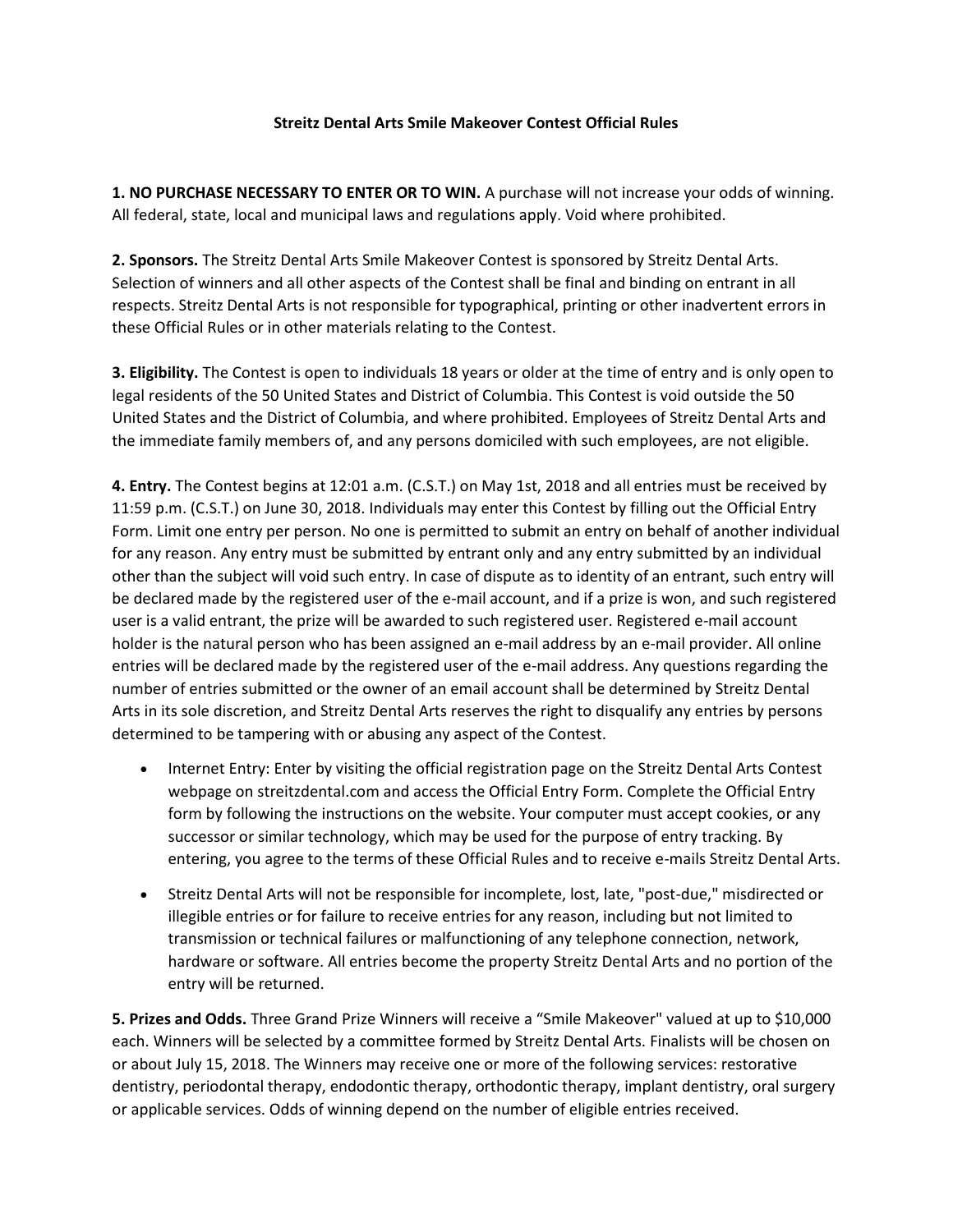**6. Winner Notification and Acceptance.** Finalists will be notified by phone, email, and/or U.S. mail. Each finalist will be required to attend a screening visit and examination completed by one of the dentists at Streitz Dental Arts, to determine eligibility and suitability for treatment. The initial screening and examination appointment must be completed within four (4) weeks upon notification as a finalist. If a potential winner does not respond to notification (with all requested information) within three (3) days, such potential winner will be disqualified and an alternate finalist selected. Forfeiture of prize and the selection of an alternate (provided sufficient eligible entries are received) winner may result from any of the following: entrant: (1) fails to respond to a notification (with all requested information) within the required time; (2) is sent an email notification that is returned as undeliverable after three (3) attempts; notification/documentation that is returned as undeliverable for any reason; (4) is deemed ineligible or cannot be notified or contacted; (5) is unable to provide satisfactory proof that he/she is the authorized account holder of the email address (6) is not available to have procedures performed on the dates and times specified by Streitz Dental Arts; or (7) fails to respond to any other required time periods or is otherwise not in compliance with the Official Rules.

**Winners are solely responsible for reporting and payment of any taxes on prizes**. Winner will be solely responsible for all necessary travel and other expenses incurred in connection with accepting the treatment.

**7. Participation.** By participating, entrants agree to be bound by these Official Rules and the decisions of the committee. Streitz Dental Arts reserves the right to disqualify persons found tampering with or otherwise abusing any aspect of this Contest as solely determined by Streitz Dental Arts. In the event the Contest is compromised by a virus, non-authorized human intervention, tampering or other causes beyond the reasonable control of Streitz Dental Arts which corrupts or impairs the administration, security, fairness or proper operation of the Contest, Streitz Dental Arts reserves the right in its sole discretion to suspend, modify or terminate the Contest. Should the Contest be terminated prior to the stated expiration date, Streitz Dental Arts reserves the right to award prizes based on the entries received before the termination date.

**8. Copyright.** By entering the Contest, each entrant grants to Streitz Dental Arts an exclusive, royaltyfree and irrevocable right and license to publish, print, edit or otherwise use the entrant's submitted entry, in whole or in part, for any purpose and in any manner or media now known or hereinafter developed (including, without limitation, the Internet) throughout the world in perpetuity, and to license others to do so, all without limitation or further compensation. If his/her entry is selected as the winning entry, entrant will sign any additional license and release that Streitz Dental Arts may require to provide that Streitz Dental Arts may use entrant-winner's name, biographical information, address, picture/photograph likeness (including before, during and after photographs), video footage and/or voice, for advertising and promotional purposes without further consideration to entrant-winner in connection with entrant-winner's use and acceptance of the prize.

**9. Limitations of Liability.** By entering the Contest, entrant agrees that (1) any and all disputes, claims, and causes of action arising out of or in connection with the Contest, or any prizes awarded, shall be resolved individually without resort to any form of class action, and entrant waives his or her right to a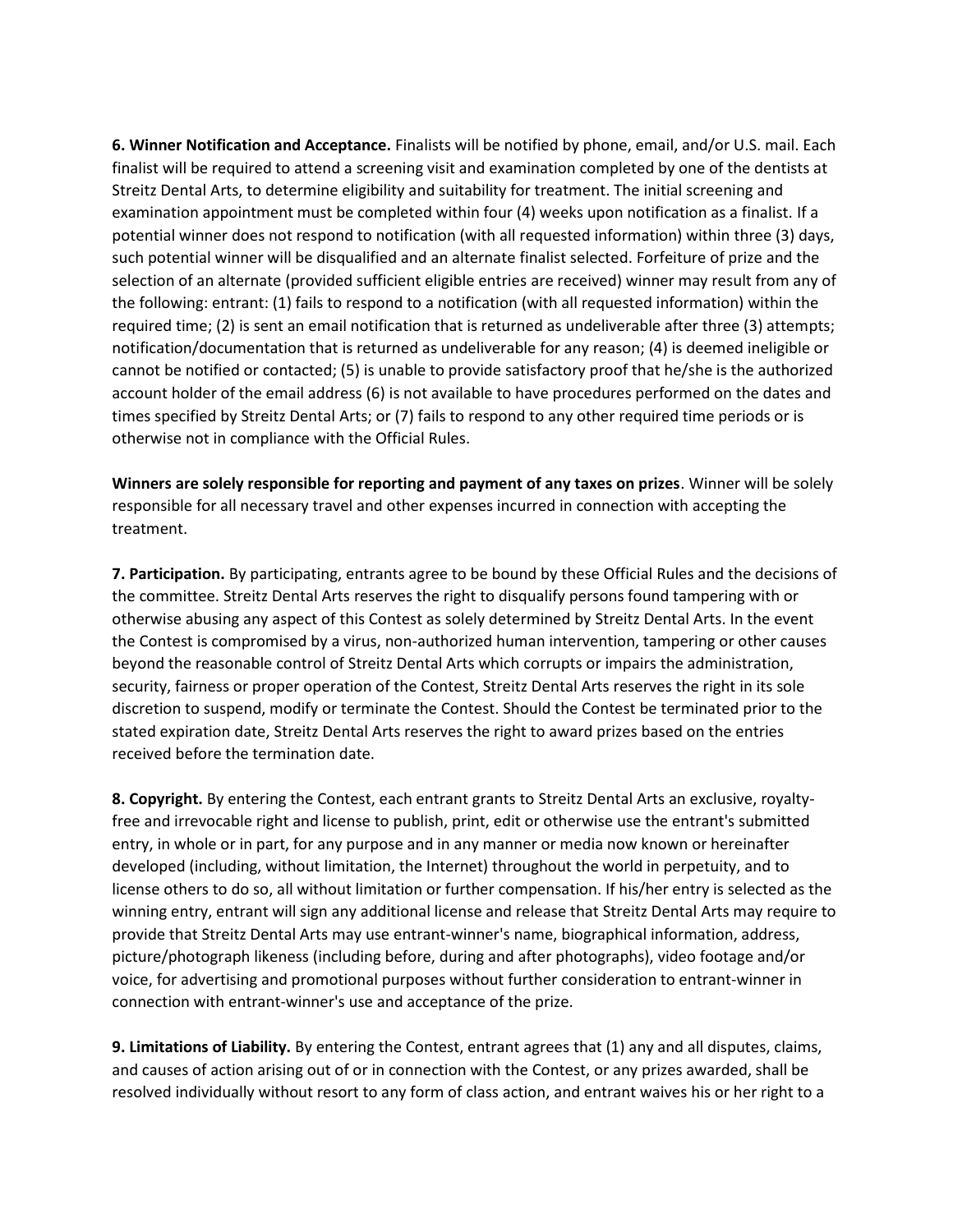jury trial for such disputes, claims, and causes of action; (2) any claims, judgments and awards shall be limited to actual out-of-pocket costs incurred, including costs associated with entering the Contest, but in no event attorneys' fees; and (3) under no circumstances will any entrant be permitted to obtain any award for, and entrant hereby waives all rights to claim punitive, incidental or consequential damages and any and all rights to have damages multiplied or otherwise increased and any other damages, other than damages for actual out-of-pocket expenses. BY ACCEPTING THE PRIZE, THE WINNER AGREES THAT STREITZ DENTAL ARTS, AND THEIR OFFICERS, DIRECTORS, EMPLOYEES, REPRESENTATIVES AND AGENTS, WILL HAVE NO LIABILITY WHATSOEVER FOR, AND WILL BE HELD HARMLESS BY WINNER FOR ANY LIABILITY FOR ANY INJURY, LOSS OR DAMAGES OF ANY KIND TO PERSONS, INCLUDING DEATH, AND PROPERTY, DUE IN WHOLE OR IN PART, DIRECTLY OR INDIRECTLY, FROM THE ACCEPTANCE, POSSESSION, USE OR MISUSE OF THE PRIZE OR PARTICIPATION IN THIS CONTEST OR PARTICIPATION IN ANY CONTEST OR PRIZE RELATED ACTIVITY.

**10. Construction.** All issues and questions concerning the construction, validity, interpretation and enforceability of these Official Rules, or the rights and obligations of any entrant and Streitz Dental Arts, shall be governed by, and construed in accordance with the laws of the State of Illinois, without giving effect to any choice of law or conflict of law rules or provisions. The invalidity or unenforceability of any provision of these rules shall not affect the validity or enforceability of any other provision. If any such provision is determined to be invalid or otherwise unenforceable, these rules shall be construed in accordance with their terms as if the valid or enforceable provision was not contained therein.

**11. General Release.** By entering the Contest, entrants release Streitz Dental Arts, and any other promotional sponsors, and each of their respective affiliated companies, directors, officers, employees, representatives, partners and agents from any liability whatsoever for any claims, costs, injuries, losses or damages of any kind arising out of or in connection with the Contest or with the acceptance, possession or use of any prize (including, without limitation, claims, costs, injuries, losses or damages related to personal injuries, death, damage to, loss or destruction of property, rights of publicity or privacy, defamation or portrayal in a false light).

*Warranty of the dental work:* Any dental work completed is warrantied for 1 year. Any failures or damage incurred after 1 year will not be covered under this warranty. Streitz Dental Arts will repair or replace, at our discretion, anything that is damaged within the year time frame due to breakage. This limited warranty does not cover damage caused by decay, accident, trauma, neglect, or improper use (clenching, grinding, chewing ice, opening bottles with teeth, biting non-food items, etc).This warranty does not cover any completed work or future work related to dental implants, abutments, or implant crowns. Additionally, the warranty is considered null and void if the patient fails to adhere to the recommended periodic continuing care appointments. Continuing care appointments must be completed at Streitz Dental Arts for the first year in order for the warranty to stay valid. Continuing care appointments must be paid for at the expense of the patient and are not part of the Smile Makeover Contest.

By signing below, I confirm that I have read and understand the official rules and eligibility requirements for the Streitz Dental Arts Smile Makeover Contest.